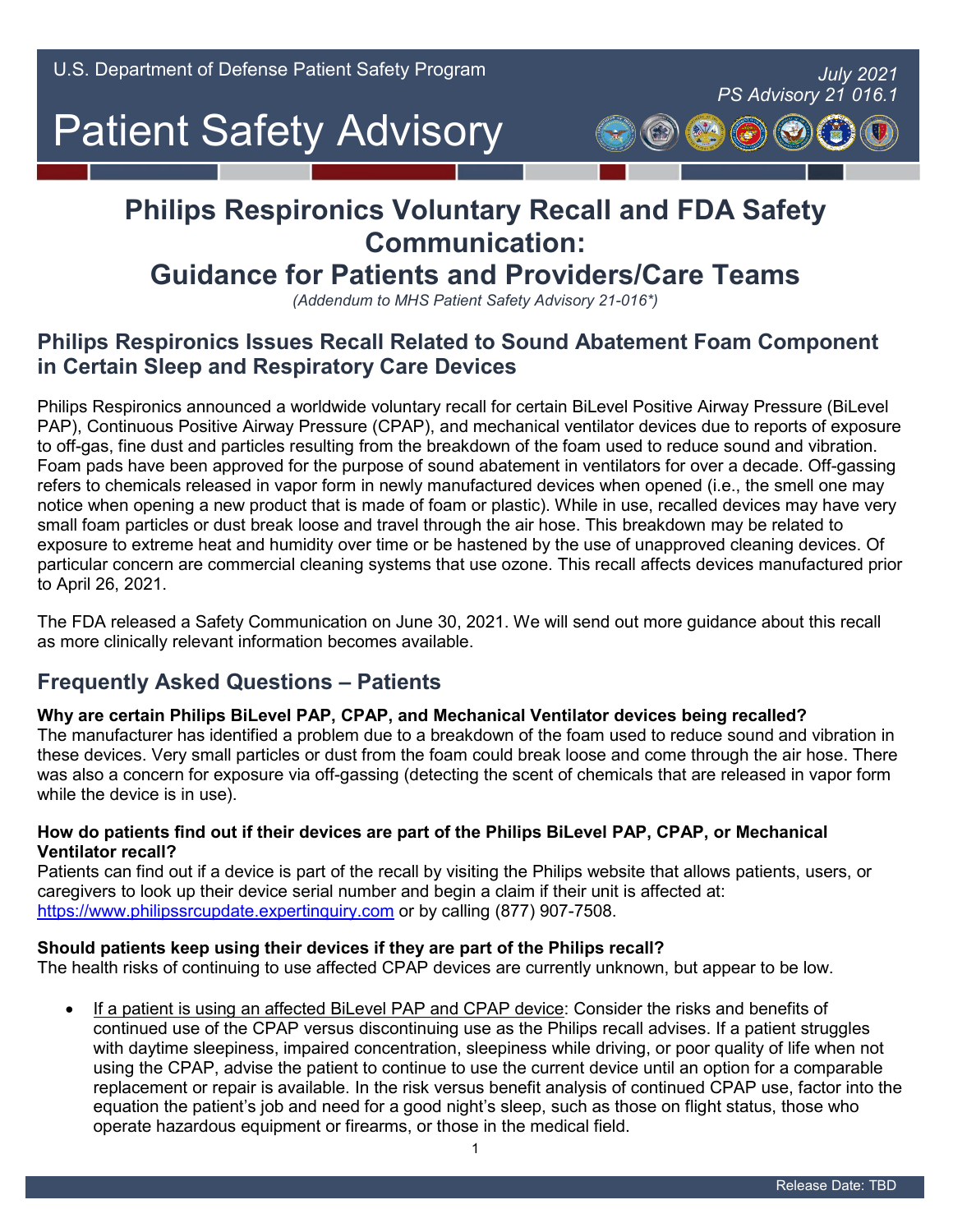identified in the recall notification. • If a patient is using an affected life-sustaining mechanical ventilator device: Do not stop or alter the prescribed therapy. The benefit of continued usage of these ventilator devices may outweigh the risks

identified in the recall notification.<br>Patient safety is our top priority. Advise patients, users, or caregivers that if they notice any problems with the message to their provider or care team through Secure Messaging Portal: <u>https://app.tolsecuremessaging.com/</u> or call their care team directly for guidance if they are concerned about using the device. Additional guidance will be device or any new respiratory symptoms, to contact their care team immediately. Advise them to send a secure sent out as more clinically relevant information becomes available.

#### **What cleaning products or devices should patients use/avoid?**

 cleaning methods. Most CPAPs can be cleaned with mild soap and water as described in the owner's manual for electrical cord into water or other liquids. Use a damp towel to clean the outside of the part of the CPAP machine that has an electrical cord. Find additional information on cleaning at: <u>https://www.fda.gov/consumers/consumer-</u> Since each type and brand of CPAP machine is different, patients should follow the cleaning schedule and instructions from the company that made the CPAP machine. Refer to the device's owner's manual for approved the machine. Some manufacturers recommend using diluted vinegar. Remember not to put any machine with an [updates/cpap-machine-cleaning-ozone-uv-light-products-are-not-fda-approved.](https://www.fda.gov/consumers/consumer-updates/cpap-machine-cleaning-ozone-uv-light-products-are-not-fda-approved)

 devices are a concern as well. The FDA previously published a safety communication to patients about them not Commercial CPAP cleaning devices that use ozone or ultra-violet light to clean, sanitize, or disinfect CPAP being legally marketed for this use by the FDA in the United States; safety risks are unknown. See [https://www.fda.gov/news-events/press-announcements/fda-reminds-patients-devices-claiming-clean-disinfect-or](https://www.fda.gov/news-events/press-announcements/fda-reminds-patients-devices-claiming-clean-disinfect-or-sanitize-cpap-machines-using-ozone-gas-or)[sanitize-cpap-machines-using-ozone-gas-or.](https://www.fda.gov/news-events/press-announcements/fda-reminds-patients-devices-claiming-clean-disinfect-or-sanitize-cpap-machines-using-ozone-gas-or)

#### **What impact will this recall have on a patient scheduled for a sleep study?**

Due to the volume of units affected, sleep centers may have to reschedule sleep study appointments until replacement devices are purchased or current equipment is repaired. Diagnostic sleep studies such as home sleep testing and in-laboratory polysomnography are not affected by the recall. Laboratories that use Philips devices affected by the recall for CPAP and BIPAP titrations may be impacted. Patients should talk to their physician about balancing the risks of using a PAP device for one night in the laboratory to optimize diagnosis and treatment settings against exposure risks that are likely minimal (i.e., exposure to a recalled device for several hours during a sleep study).

#### **Will the patient's Philips BiLevel PAP, CPAP, or Mechanical Ventilator be replaced or repaired?**

 recall and to begin a claim if the unit is affected. The website and contact will provide the patient with information Encourage patients to register their device through the Philips Respironics patient portal at: [https://www.philipssrcupdate.expertinquiry.com](https://www.philipssrcupdate.expertinquiry.com/) or call 877-907-7508 to see if the particular device is part of the for repairing or replacing the device if affected by the recall. Most likely, current models of devices will be replaced and repairs would be targeted to older model devices that are no longer manufactured.

#### **Will TRICARE pay for a new, non-recalled device?**

 when their medically necessary device has been recalled. Patients will need a new prescription from their provider (or referral for durable medical equipment) to receive a new device. Patients may need to pay appropriate co-pays or cost shares based upon their TRICARE plan. Due to the recall and national demand, new devices may not be As per TRICARE Policy Manual, the TRICARE health plan allows patients to receive a new, non-recalled device readily available.

*- PS Advisory 21 016.1*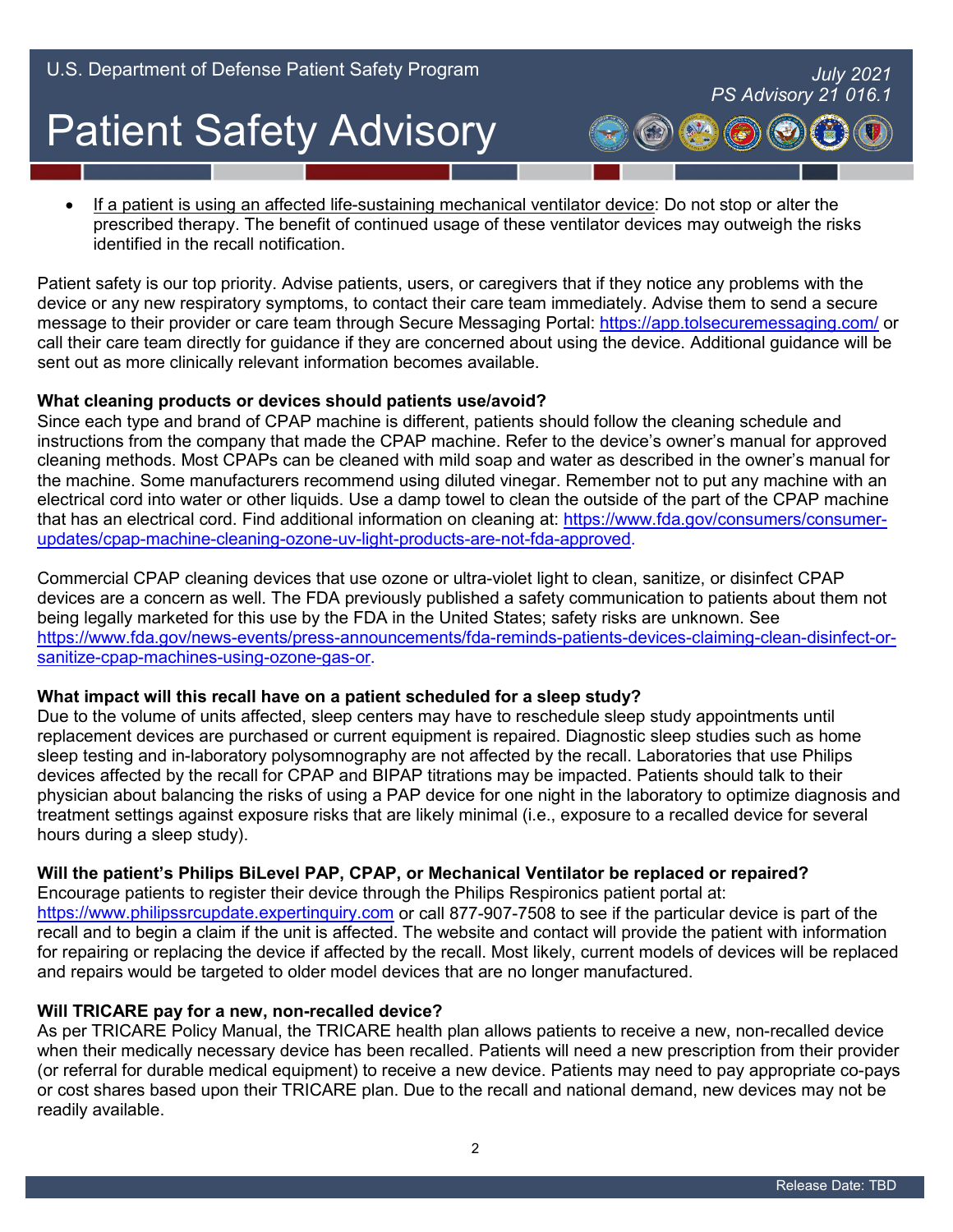#### **How long will it take to get a replacement or get the device repaired? What should be done in the interim?**

 It will likely be some time before replacement machines are available from Philips. Please refer to the Philips clinically relevant information becomes available. website, register, and/or call (877) 907-7508 for more information. We will send out additional guidance as more

#### **Does this issue only impact devices purchased by Military Medical Treatment Facilities?**

No. This impacts all Philips CPAP and BiLevel PAP devices manufactured by Philips prior to April 26, 2021.

#### **Where are the latest updates regarding the Philips device recall?**

More information is available at [http://www.philips.com/src-update,](http://www.philips.com/src-update) or contact Philips at 877-907-7508.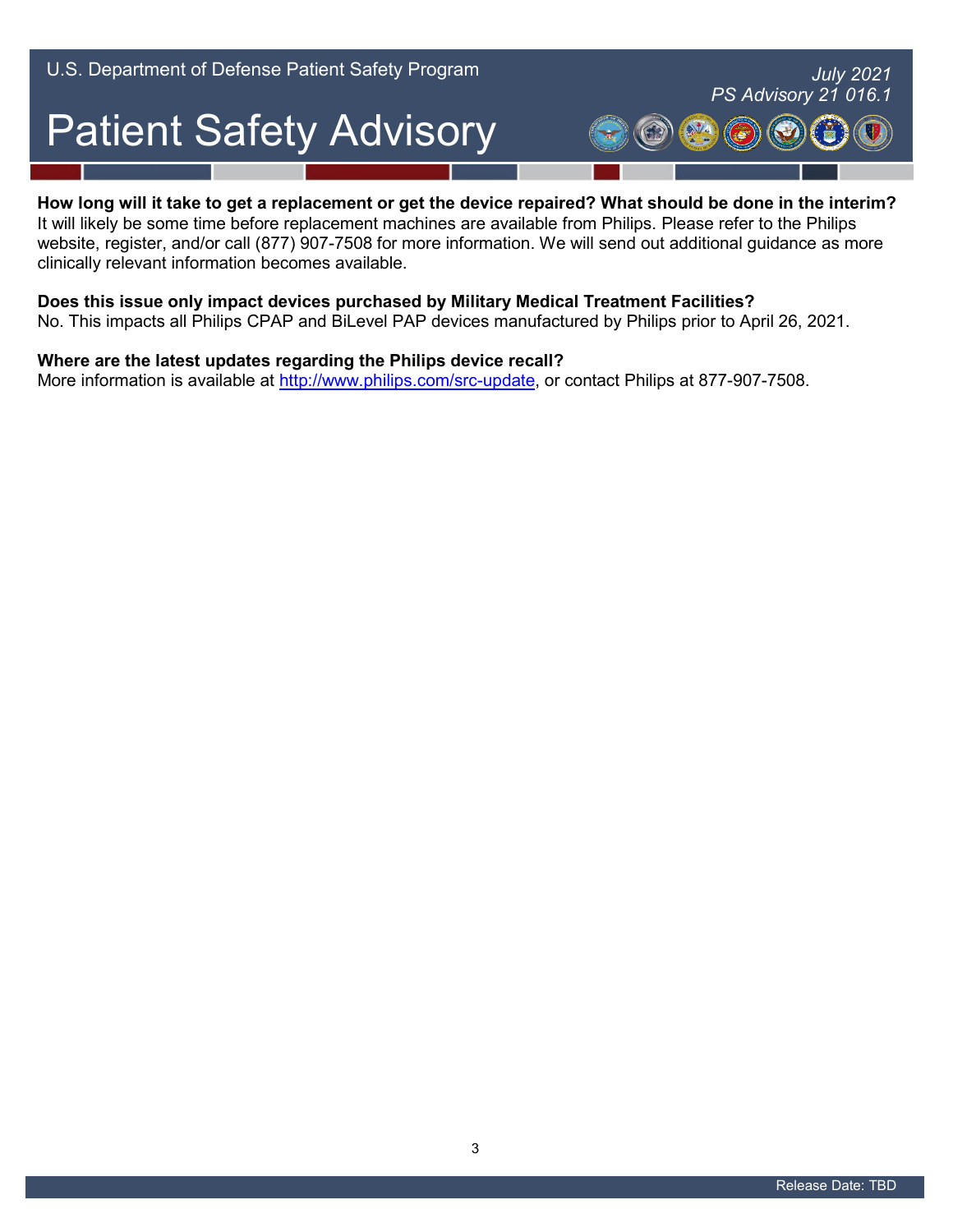### **Frequently Asked Questions – Providers/Care Teams**

#### **What is the magnitude of the patient risk related to recalled device issues?**

 has received 1,304 complaints of soundproofing foam disintegration resulting in particles entering the air tube and possibly reaching the patient. Philips has reported 11 incidents of mild or minor health effects including cough, The magnitude of the risk to patients is not currently known. Of the 16.5 million devices in use worldwide, Philips headache, and airway irritation requiring bronchodilators, but no reported serious illness or deaths. These reports were collected over more than a decade.

 The foam has chemicals that are classified as carcinogens. The FDA notes that particulate and chemical exposure may have carcinogenic effects to internal organs such as kidneys and liver. Foam disintegration is more likely in high heat and humidity situations and may be related to after-market ozone cleaners.

#### **What actions is the Military Health System (MHS) taking to respond to this recall?**

 The scale of this recall and its impact on patient care is unprecedented and the situation will continue to evolve as more is learned. The MHS is meeting regularly with federal partners and TRICARE Managed Care Support Contractors for a coordinated, evidence-based approach.

#### **How do I determine if continuing therapy with a recalled Philips BiLevel PAP, CPAP, or Mechanical Ventilator outweighs potential risks?**

 It is presently unclear what the health risks are of continuing to use affected CPAP devices, but it appears that the about driving safety, or poor quality of life when they do not use their CPAP, then we would advise the continued use of the patient's current device until an option for replacement or repair is available. In addition, if your patient works in a high-risk career field such as security forces/ medical/ aviation/ transportation/ hazardous equipment operation, we recommend continued use of their device. Instruct patients to clean their devices as described in the risks are low. Therefore, consider your patient's risks and benefits of continued use of CPAP versus discontinuing use as the Philips recall advises. If a patient struggles with daytime sleepiness, impaired concentration, concerns manufacturer's owner's manual.

For patients who require the Trilogy 100 and 200 mechanical ventilator devices for emergency, life-sustaining therapy, if an alternate option for therapy does not exist, Philips advises that the benefit of continued usage of these devices may outweigh the risk.

Clinical Subject Matter Experts across the MHS, in conjunction with the Veterans Health Administration, have developed guidance to assist teams with these decisions. Attached to this Advisory is a process for prioritizing which patients should continue CPAP/BIPAP due to the risks associated with untreated sleep apnea. These guidance documents will continue to be updated as more clinically relevant information becomes available.

#### **May a patient use in-line bacterial filters to make these devices safe for continued use by blocking the flow of particles or dusts? Would this be a solution for many of our patients?**

 In most cases, no. While inline bacterial filters can offer a potential physical barrier to particle transition (they trap particles larger than 0.3 microns, and the size of particles released from foam breakdown in CPAP devices is on the order of 3 microns), they have the potential to reduce the effective delivered pressure which could result in inadequate respiratory support that might be harmful to the patient. Per the FDA, "filters may affect ventilator performance because they may increase resistance of air flow through the device. Filters will not help to reduce exposure to certain chemicals that may be released from the PE-PUR foam. Filters should be monitored closely for possible accumulation of foam debris." Also, heat and humidity can affect these in-line bacterial filters, and most CPAP/BIPAP devices use heated tubing and humidifiers.

*- PS Advisory 21 016.1*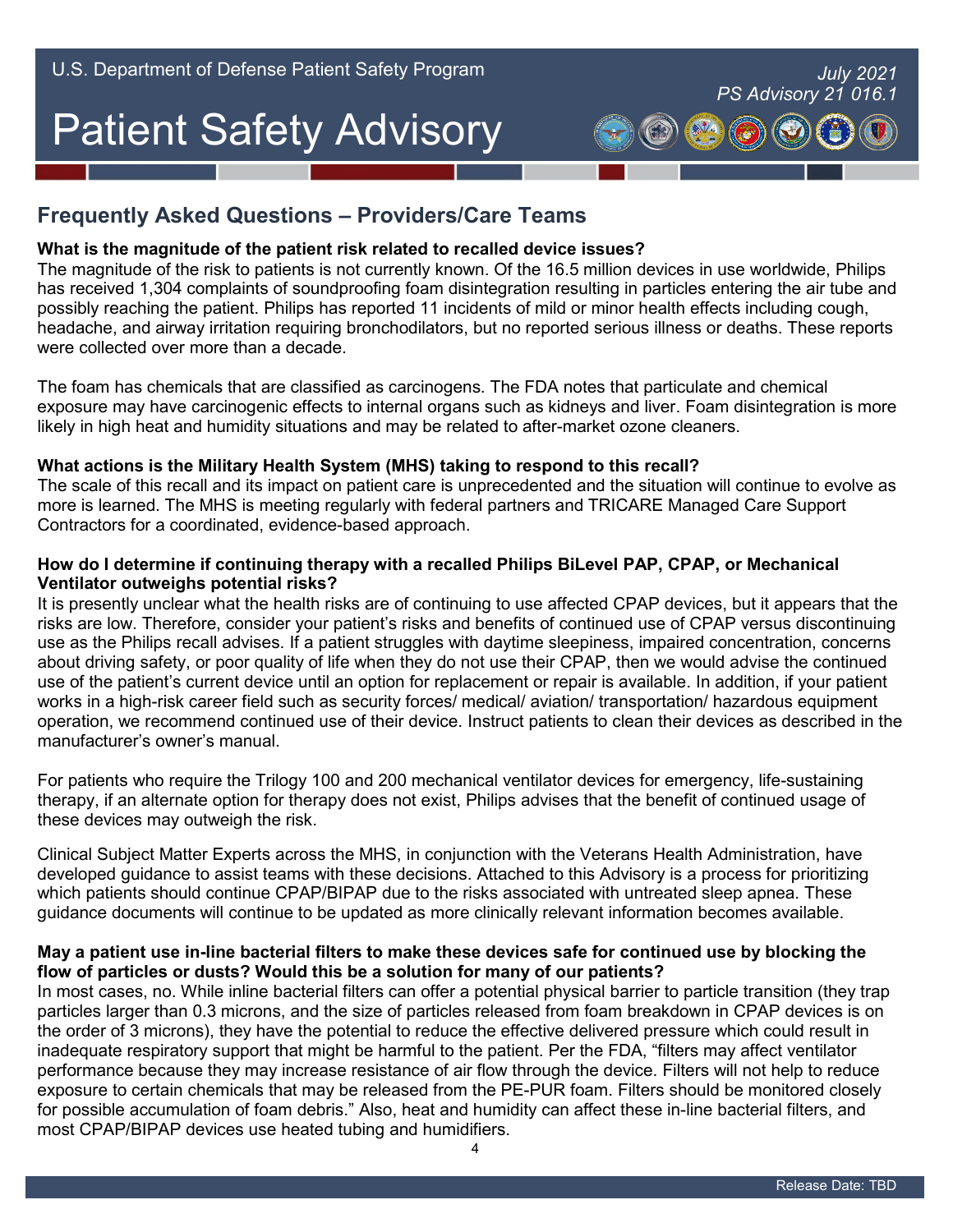In-line filters may be an option that could be considered in a select group of patients, such as patients requiring due to breakdown of foam, but for whom stopping ventilator therapy would be life-threatening. Before electing use ongoing use of a recalled ventilator for respiratory failure that are experiencing airway symptoms thought to be of these in-line filters, we recommend consulting with the specific equipment vendor.

#### **What other resources are available for providers/care teams and patients?**

- $\bullet$ • Provider and care team information materials will soon be available at <https://info.health.mil/hco/clinicsup/patientsafety/PSLCHome/SitePages/Home.aspx>and updated as needed.
- DHA will soon be publishing a letter to the patients at [https://tricare.mil/.](https://tricare.mil/)
- Patients who are using a Philips device should register their device and their contact information at [https://www.philipssrcupdate.expertinquiry.com](https://www.philipssrcupdate.expertinquiry.com/) or call Philips at 877-907-7508.
- Visit<http://www.philips.com/src-update>for the latest updates regarding this Philips device recall.
- Check<https://tricare.mil/>for updates.